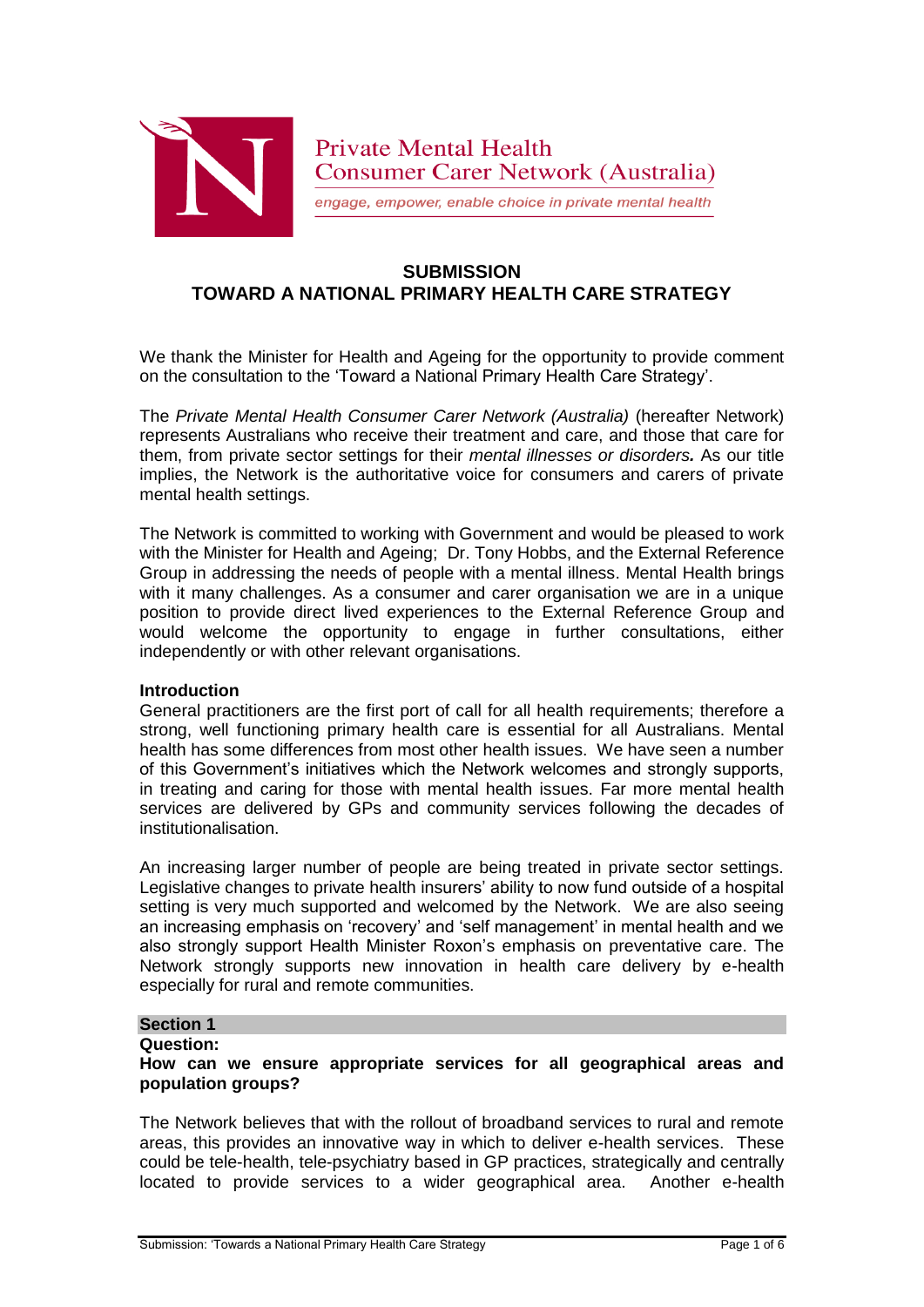innovation could be the better use of a person's own computer with web-cam and etherapy. Clearly medicare item numbers would need to be raised to allow practitioners to delivery these types of services.

#### **Question:**

#### **What more needs to be done for disadvantaged groups to support more equitable access?**

The Network wishes to raise the issue of people with mental illness who do not have a GP. These people are in shelters, hostels or are homeless and we believe an innovation could be mobile **outreach primary health services** to care for transient individuals.

#### **Section 2**

#### **Question:**

## **What is needed to improve the patient and family-centre focus of primary health care in Australia?**

The Network is committed to the aspect of mental health 'self management' strategies. We also strongly support the need for families and carers to be engaged and involved in decision making.

Decision making of an individual in mental health is the most challenging of all health areas. Mental illness can rob a person of the ability to make an informed decision about their care. Individual preference is also something which can be struggled with in terms of mental illness. People can be involuntarily admitted to acute services, detained against their will, held in a secure setting, secluded or restrained. They can be forced to take medication or have treatment such as ECT against their will. They can be sought out in their place of residence and forced to have medication, and they can be denied the ability to manage their own finances. Therefore the collaboration of their family or carer is paramount to their ongoing care.

In this sense, the Network strongly supports collaboration of the primary mental health area and mental health services. We have increasing concerns around the workloads of GPs and the choices many are making in terms of part time practice. We believe this is leading to less inclusive practice, in that GPs, unlike a decade ago solely focus on the individual and are unaware of family connections. The Network supports this Government's GP Super Clinics, but acknowledges that the staffing of these practices with greater throughput of patients, will diminish the connection with families.

# **Section 3**

#### **Question:**

## **How could primary health care be enhanced to better support prevention activities?**

The Network strongly supports this Government's focus of preventative care, early detection and early intervention. We strongly support a number of key initiatives relating to mental health – ie Better Access, ATAPS, PHaMS to mention just a few.

As mentioned previously, the Network strongly supports the notion of 'recovery' and 'self management'. However, the Network is aware that referrals to specialist health professionals particularly where a chronic illness is present, is a problem. That is, to access specialist care, a referral from a GP is required. The referral is mostly time dependent, and can span a 3, 6 or 12 month period. In terms of chronic illness, the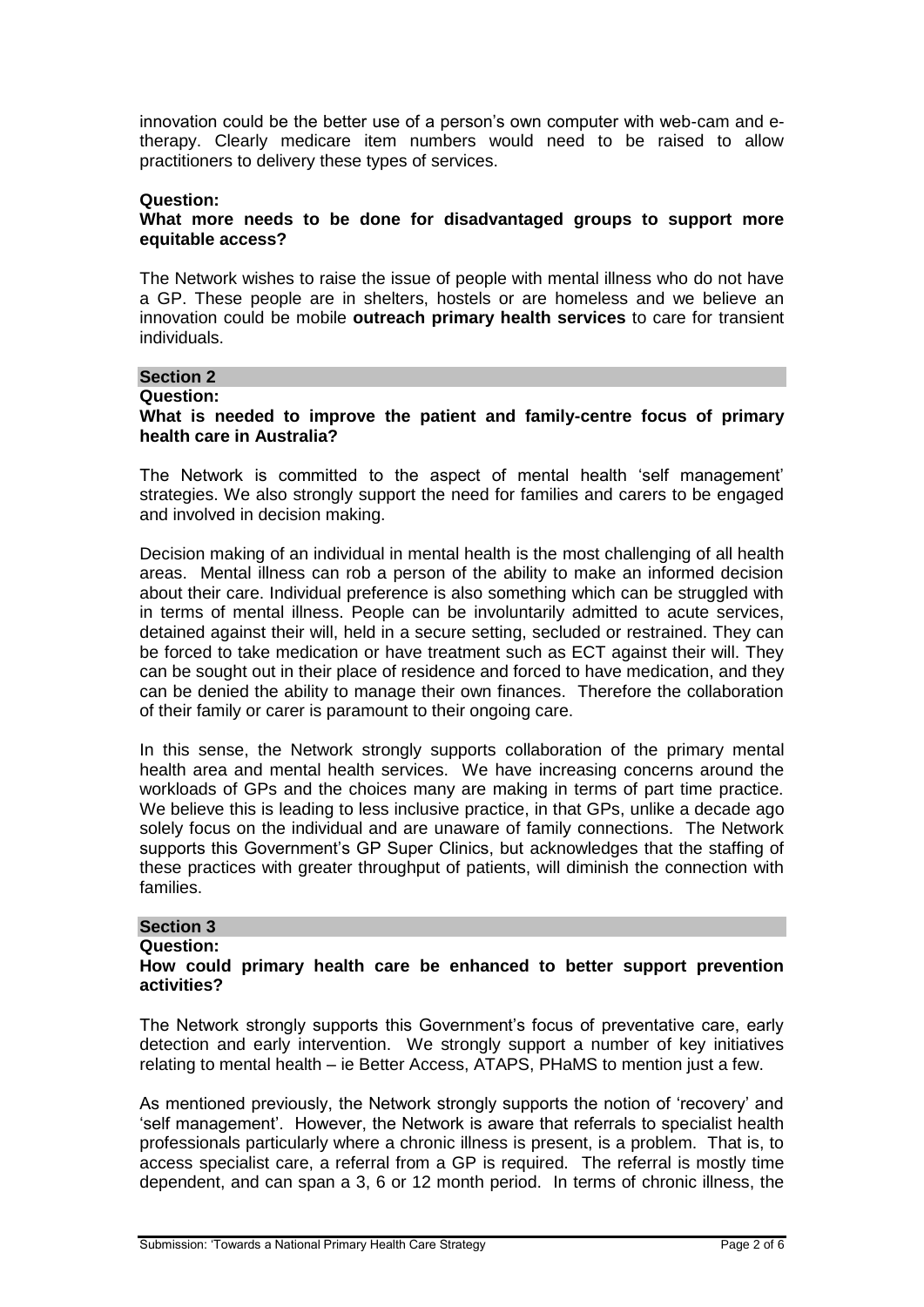requirement to see a GP for a renewal of a referral can cause problems. For example, if you see your specialist such as a psychiatrist, frequently over a 12 month period, you may not be aware of the expiration of your 12 month referral. Without an up-to-date referral, a patient cannot access the medicare rebate. We acknowledge that indefinite referrals can be obtained, but the practice seems to be that GPs in general prefer to provide the 12 month referral. This also means that people are taking up precious time with their GPs to obtain renewal of referrals. We believe a review of this system is required to enable the GP to be updated periodically of their patient's progress, yet not be required to see their patient just to renew the referral.

## **Section 4**

#### **Question:**

## **What target groups would most benefit from active clinical care and/or service coordination?**

People with chronic mental health are a must for active clinical care and service coordination. Although much has been provided, there is still much to do in these two critical areas.

We believe the GP plays a crucial role here. A GP can and does provide holistic care in terms of physical, emotional and mental health. The Network considers in the first instance, the GP is best placed as the coordinator of that care.

In terms of information and accountability of patients between settings, clearly documented and well followed through transference practices must be initiated and followed.

#### **Section 5**

#### **Question: What aspects of performance of the primary health care sector could be monitored and reported against?**

Consumer outcome measures are routinely collected across private and public mental health settings. In terms of admission to acute settings; at admission and discharge, and in terms of community settings; again at admission and discharge as well as reviews at three monthly intervals through the episode of care.

The Network considers outcome measure critical components of a quality improvement framework. Additionally, safety and quality performance indicators are being undertaken by the Australian Commission in Safety and Quality in Health Care.

The Network is of the belief that patient outcomes are an indication of the treatment and care they receive. Continuous safety and quality improvements strategies must be initiated in the primary care sector as well. We believe the Australian Government must play a key role in developing a performance framework, as well as taking the lead in supporting health care professionals' involvement in research and innovation.

# **Section 6**

## **Question:**

## **What is the role for eHealth in supporting the provision of quality primary health care?**

On the 8 August, 2008 the Network made a Submission to the *National E-Health Transition Authority Ltd* on the *eHealth Record, Privacy Blueprint for the Individual Electronic Health Record.*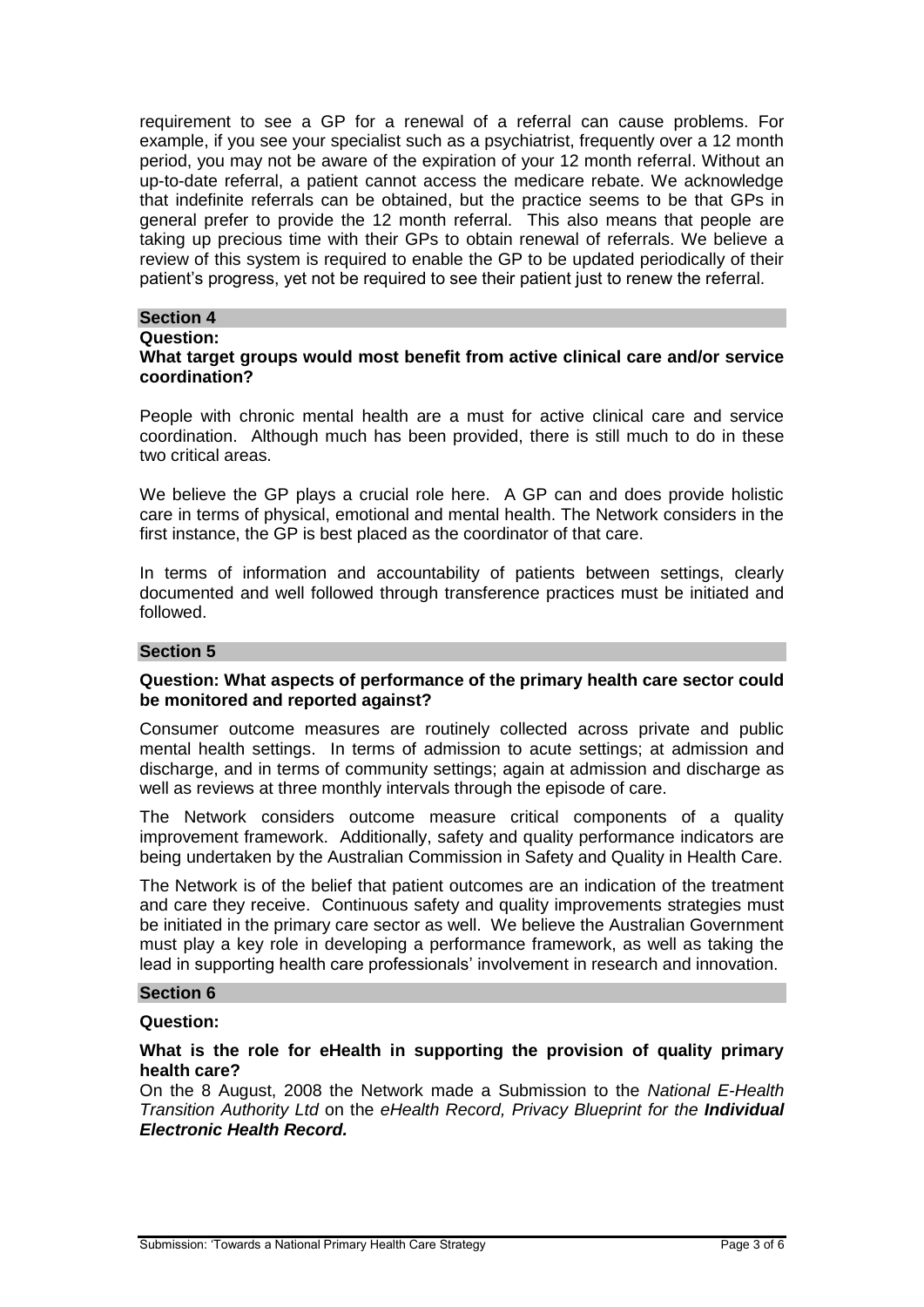We do however outline some of the key issues from that Submission from the Network's **mental health** consumer and carer perspective.

- 1. The Network agrees that governing frameworks for privacy in Australia including those relevant to any IEHR must contain and continue to have privacy principles legislated in statues, contained in administrative instructions or governmentapproved standards across all Australian jurisdictions. These must encompass how health information is collected, used, accessed, shared and disseminated. These must be as relevant to all private providers including private hospitals as they would be for public sector services. We draw attention to the National Privacy Principles and the Privacy Act which very much govern the private health sector, but have lesser relevance to public sector settings where jurisdictional regulations broadly apply.
- 2. The Network supports a national approach in offering all Australians the choice to access their own health information where, when and as they need it.
- 3. The Network supports the application of selected portions of an IEHR to contain test results, prescriptions, current medications, allergies and alerts, procedure history etc. We do however have some reservations around hospital discharge summaries specifically from mental health facilities as we believe this could have some future bias in the care received for other medical conditions. We believe the key to this however is that disclosure is to an authorised healthcare provider to **whom the individual gives permission**.
- 4. We need to reinforce our concerns by advising that when mental health consumers are in the health sector outside of mental health, we know from their many experiences that health professionals just do not understand the nature of mental illness or the use, administration or side effects of psychotropic medications

# 5**. Two KEY issues of critical importance**

The Network believes that two key critical issues exist, namely:

#### **i) Sensitivity labels** – **Privileged Care**

Whilst this issue has been addressed in a number of sections within the document, there is still some discussion as to whether this function can be incorporated within any IEHR. The Network considers it crucial to the people that we represent that not only is it appropriate, it is crucial to have sensitivity labels with different levels of access for healthcare providers.

We do not consider there is sufficient protection in any IEHR, whether this is opt in plus the ability to withhold information, to obviate the need for the sensitivity label. Many of us would want to have an IEHR for all the benefits this would provide, but need to be very assured that any information about our mental illness would be quarantined if that was determined by us.

#### **ii) Potential Third Party Access**

Only brief mention has been made about potential access by third parties most particularly insurance companies and courts. We would require stringent safeguards and assurances that protect all Australians from this type of access. We have grave concerns around potential employers, internet vulnerabilities and many other areas.

## **Section 7**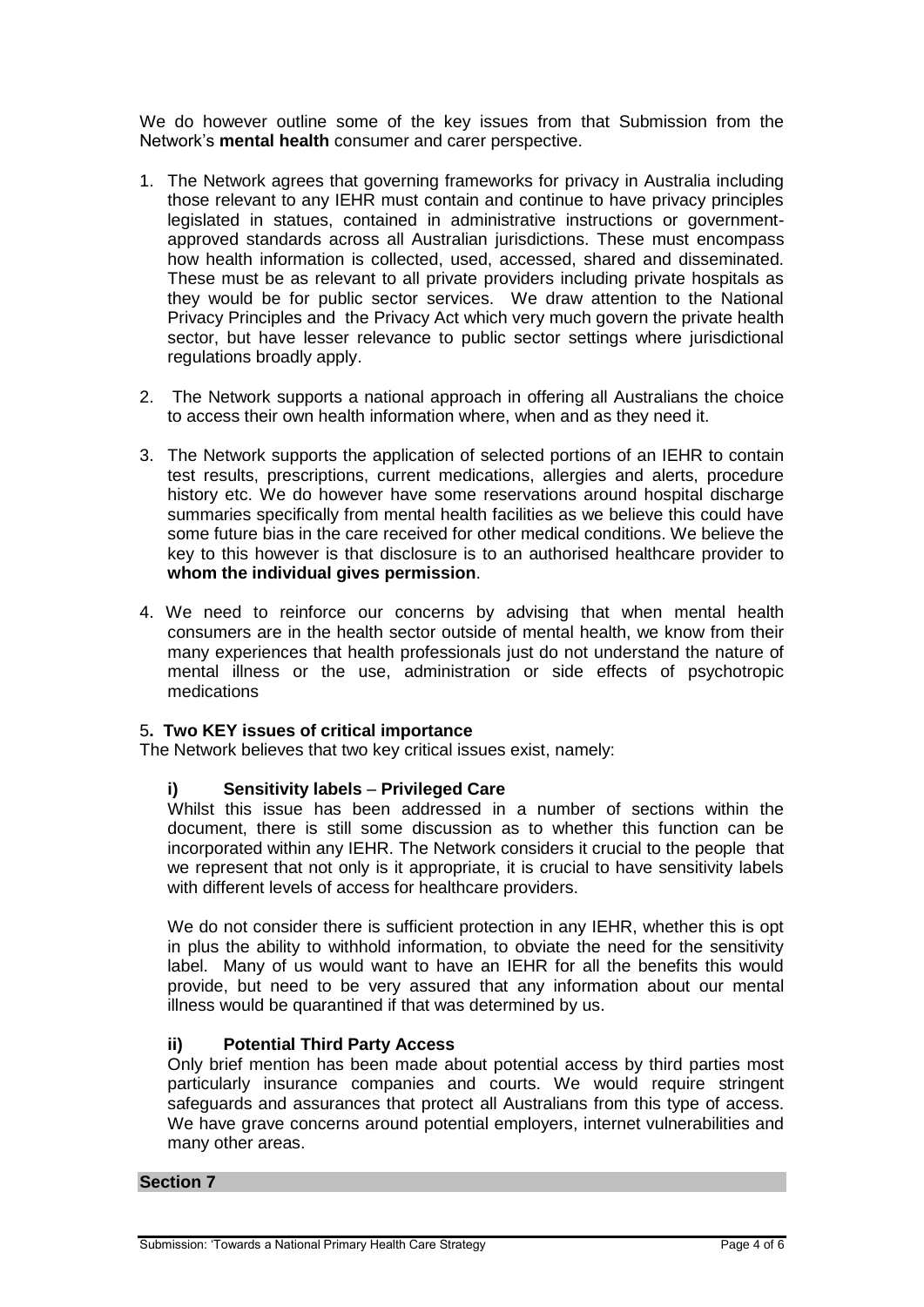## **Question: What advantages/disadvantages would there be if regional organisation were responsible for purchasing some primary health care services for their communities – that is, should they 'hold funding' for health services?**

As Divisions of General Practice already have established professional links with the GPs in their defined area, it makes good sense to use this link as currently exists for the ATAPS initiative.

The Network strongly supports a means of developing and providing services to rural and remote communities in particular, and to provide opportunities to reimburse health professionals via the distribution of funds from the area Division of General Practice. This allows greater opportunities for innovation and the ability to provide quality mental health care for those with mental health issues. The limited services particularly in rural, remote and indigenous communities are already a critical issue.

## **Section 8**

**Question: How can the general practice nurse role be developed and enhanced? and**

**How can newer models of care or newer workforce roles (such as nurse practitioners and physician assistants) better support health professionals to meet demands created by a changing primary health care environment?**

The Network supports an extended and greater role of nurse practitioners and indigenous mental health workers. We believe this is an essential link and key area of primary health care delivery. We consider that to ensure a high quality service, the elements of sufficient, well qualified, good mix of health professions is essential. To retain these professionals, adequate remuneration and incentive based models of remuneration needs to be considered.

## **Section 9**

#### **Question:**

**What incentives could be offered to trainees to make settling in high needs/workforce shortage communities more attractive?**

The Network would like to raise the issue of financial incentives. Currently we understand that financial incentives are paid to **teachers** for instance, to travel and work in rural and remote communities. We understand this comprises an initial upfront payment currently of around \$30,000, followed by a secondary payment upon completion of a 3 year period in these areas also currently around \$30,000 – totalling \$60,000.

Whether we like it or not, financial incentives are mostly the prompts to sustain workforces of whatever capacity, in areas of high needs or rural and remote communities.

## **Section 10**

## **Question: Are their other funding models for primary health care that need to be considered?**

The Network is always conscious of funding formulas as we strive to ensure that the Australian health sector does not duplicate the USA health system of 'managed